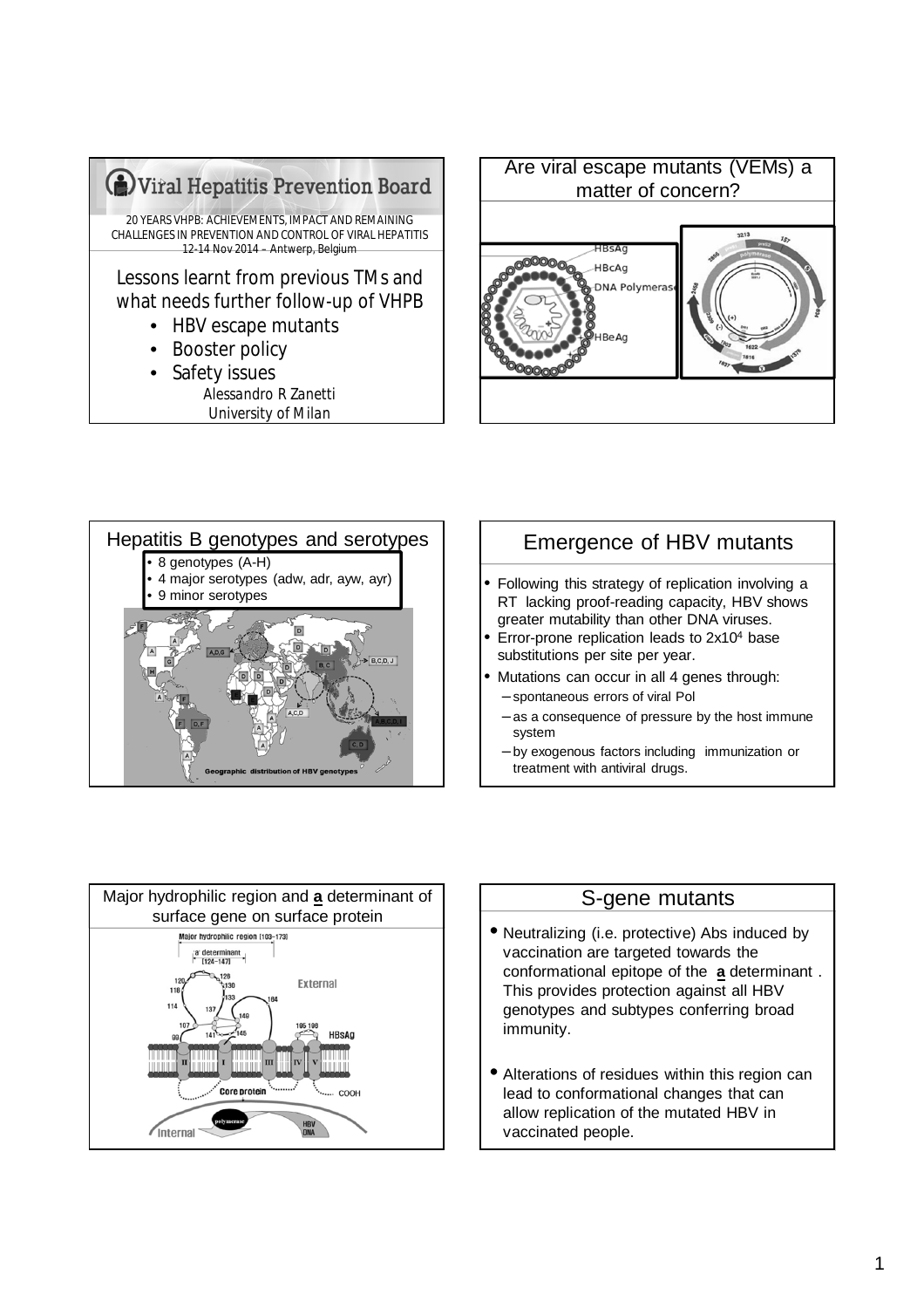### G145R features

- Point mutation from guanosine to adenosine at nt position 587resulting in aa substitution from G to R at position 145 of the **a** determinant.
- Since the G145R substitution alters the projecting second loop the **a** determinant, neutralizing Abs induced by vaccination are no longer able to recognize the mutated epitope.
- G145R was shown to be viable, infectious and pathogenic in chimpanzees.



#### Vaccine-escape HBV mutants

- S gene mutants may take advantage on the wild-type in escaping the immunity of vaccinated people.
- Mutants occur in presence of anti-HBs in: –infants born to HBV+ carrier mothers treated with HBIG plus vaccine
	- –liver transplanted patients who received HBIG for prophylaxis
- HBIG can be the major driving force for the selection VEMs.

# Is VEMs prevalence increasing?

- Worldwide spread and whether their frequency is increasing with the increasing coverage rate and extension of vaccination, is still a matter of study.
- No increase of prevalence in Taiwan among children and adolescents covered by universal vaccination over a period of 20 years (*Hsu HY, JID 2010*).
- HBV mutants capaple of infecting people are emerging in China 13 years after implementation of universal vaccination (*Biant, J Virol 2013; Biant, Microbe 2013*).

### Is VEMs prevalence increasing?

• Both HBsAg carrier rate and prevalence of variants are decreasing even though the variant prevalence is decreasing at lower rate (71% vs 33%) (*Jilg W et al, J Virol 2014; Shouval D, J Virol 2014*)

#### POL-gene mutants

- \* NAs have provided effective treatments to CHB patients, significantly reducing morbidity and mortality.
- Selection and emergence of drug-resistant mutants can lead to treatment failure and progression to LD.
- **<sup>◆</sup>**Resistance due to mutations in the Pol gene is followed by a virological and then biochemical (↑ ALT) breakthrough and worsening of LD.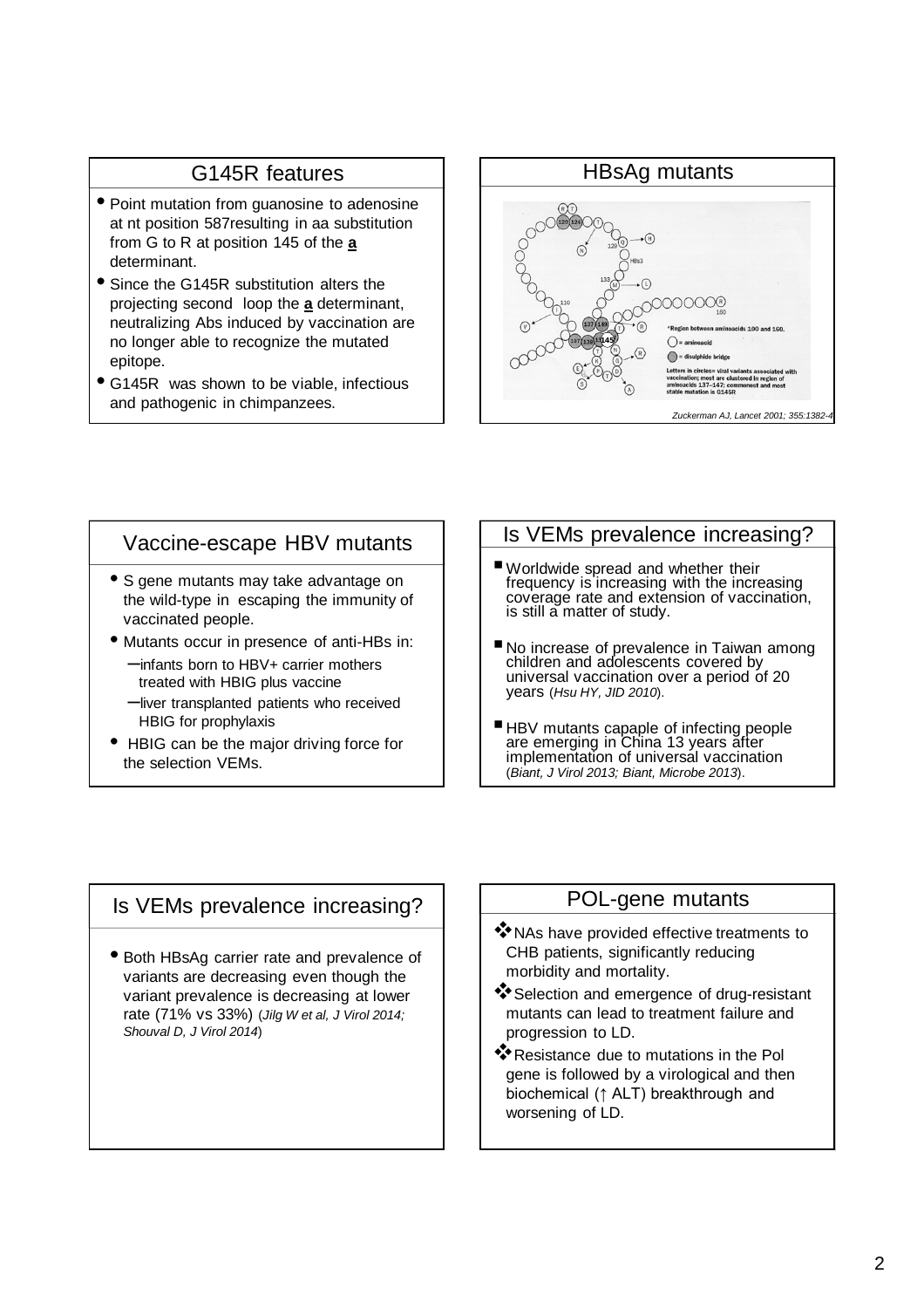### Antiviral resistant mutations

- Pol gene mutations located within the catalytic domain of RT region a particulary common following LMV treatment *(up to 80% after 5 years of treatment)*.
- The rate of emergence of resistant viruses after treatment with other NA is lower than that of LMV but still substantial in most cases.





# What is the public health impact of NA resistant mutants?

*Antiviral drug-associated escape mutants may infect both naïve and immunized people, potentially affecting the efficacy of both the antiviral treatment and the vaccination programmes.*

What is the meaning of this finding? Is it only a matter of academic research interest or is a crucial problem with far-reaching implications in terms of public health?

# Conclusions – 1

- Vaccination has clearly proved to be very successful
- Cases of HB in fully vaccinated people are rare.
- Breakthrough infections caused by S-gene mutants are occasionally reported but at present they do not pose a serious threat to the established vaccination programs.
- The emergence of drug resistant mutants with alterations in the *a* determinant of the S protein is of concern since the pool of patients with CHB potentially in need of treatment with NA is huge.
- Global surveillance networks should be set up to monitor the epidemiological dynamics and pubic health impact of vaccine-escape/treatment-escape mutants.